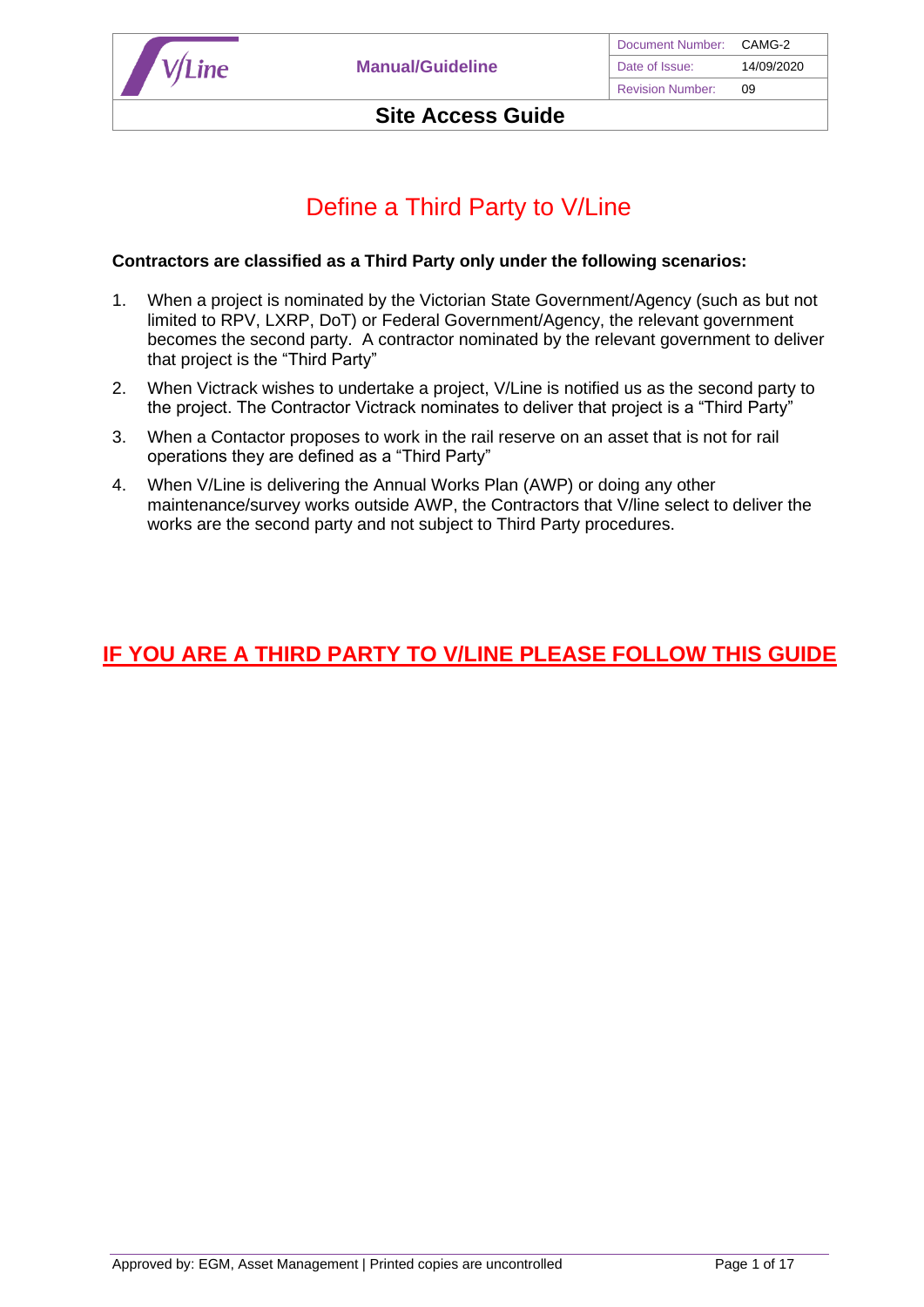

## **Activities that V/Line can allow you access to the rail network include;**

- (a) Community use purposes; festivals, fundraising events, V/Line supported community activities
- (b) Photography and other media purposes; exhibitions, craft shows, RPA (Drone) flights etc
- (c) Survey works; including feature surveys, non-destructing digging, geo-technical works
- (d) Feasibility studies;
- (e) Flora and fauna surveys;
- (f) Sampling activities; ground water bores, soil sampling, water sampling
- (g) Educational purposes;
- (h) Promotional activities Non-political related
- (i) Use of the land for short term non-rail related use
- (j) Access for non-intrusive maintenance activities of Victrack licenced assets

# **HOW THIS GUIDE WORKS**

**Train Services** proposed service disruption via completing a Works Notification Form (NOFO request, change the proposed dates of your service disruption to align with operational requirements or advise alternatives as directed by the Executive **Part BLGIVES IN THE GIVES WARD OF THE VICE IN CONFIDENT IS SURGERED IN AN INCORPORT WHEN YOU want V/Line requires a minimum of <b>28** business days<sup>\*</sup> notice prior to your **No interference with Scheduled Train Services** Any works that disrupt scheduled train service (passenger or freight) requires a minimum of **100 days** advance notice. The applicant shall submit details of the 10.1). Submission of the Works Notification Form is NOT an approval of your proposed service disruption. V/line may reject your proposed service disruption General Manager Asset Management **Notifying V/Line when you want to get access** For all works that do NOT require a disruption to scheduled train services, proposed date of access. Once your permit is issued you will be notified who

*require and approved before an approximation to be made and approximation before entering v/Line controlled property.* place.

### **Entry to property controlled by V/Line is prohibited without a Site Access Permit.**

you should contact at V/Line when you want to arrange for your access to take

*Re do this whole page* All access must be in accordance with the terms and conditions of a Site Access Permit issued after you have submitted an application and had it approved by V/Line

*Obligatory approvals to be obtained from VicTrack being the landowner before applying for access to V/Line leased land.*

When an access application is reviewed there may be insufficient information provided which will extend the review period before V/Line will grant access.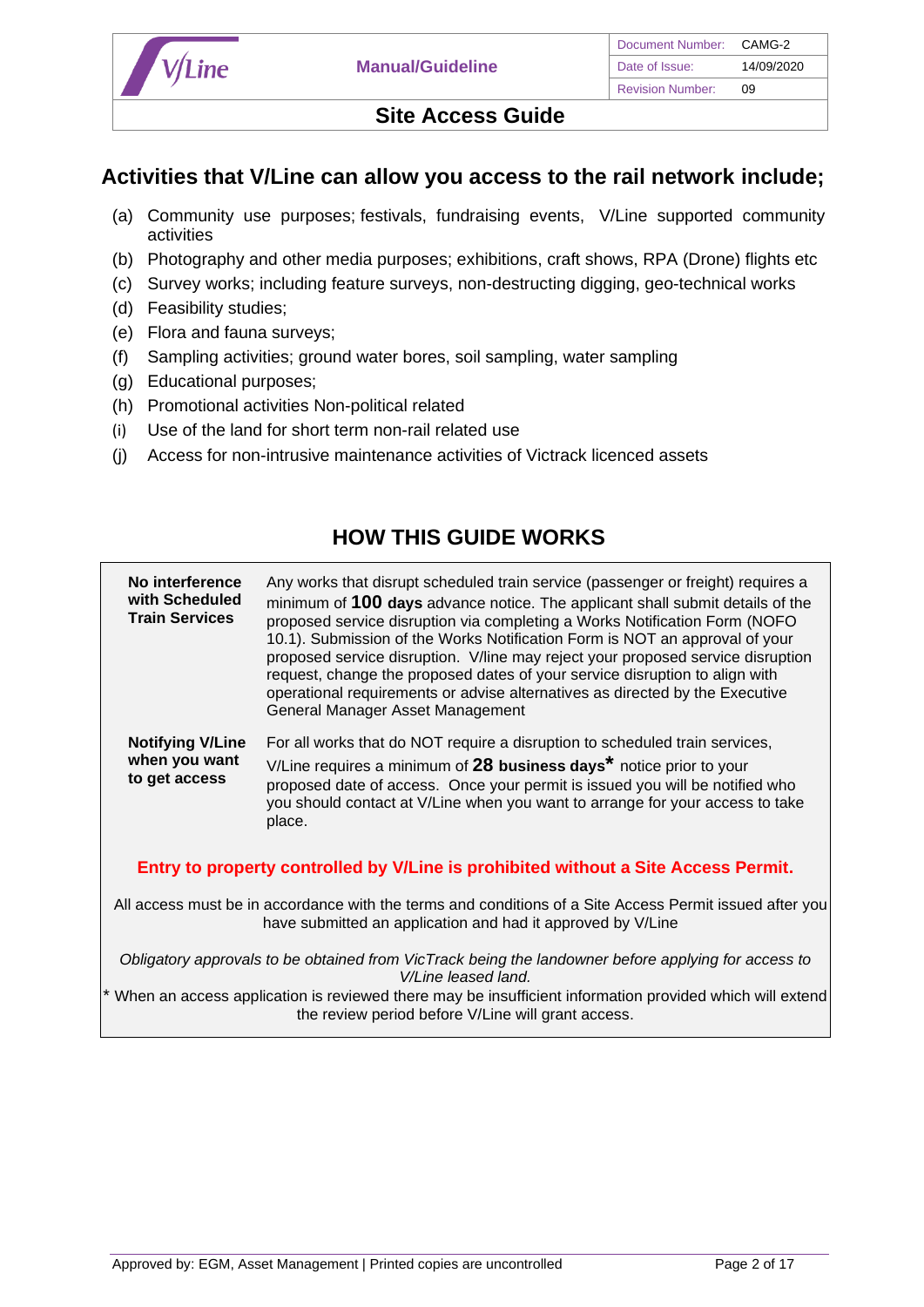

## **PART A – HOW OUR PROCEDURE WORKS FOR YOU TO OBTAIN ACCESS**

### **1. How do you get permission to access V/Line controlled land?**

Before a Site Access Permit can be issued, we must receive:

a. Completed Application Form: Applications for access to the V/Line Network for Third Party or works can be submitted online via:

#### *tpa.vline.com.au*

- b. In some instances, we may also require that you enter an Access Deed. (Upon receipt of your application you will be advised if this is required).
- c. In some instances, we are not able to grant you Access without there being agreement provided by VicTrack or DOT. We will advise you on receipt of your application if this is required and will provide assistance with this process.
- d. Access Fees will need to be paid. Please see web site for details.
- e. Submit the Environmental Checklist at Appendix 4.



*A checklist to assist preparation of your access application is contained in Appendix 1 – ACCESS CHECKLIST* 

### **AFTER A SITE ACCESS PERMIT IS ISSUED YOU MAY UNDERTAKE YOUR WORKS**

### **2. What do you have to do after you have been issued your Site Access Permit?**

*The Site Access Permit will detail your requirements and the contact details you must adhere to daily*

| Works that involve the direct contact<br>of any V/Line asset such as:<br>Track & Civil Items;                             | A V/Line representative must be present on site to<br>certify the completion of the works.                                                                                                   |
|---------------------------------------------------------------------------------------------------------------------------|----------------------------------------------------------------------------------------------------------------------------------------------------------------------------------------------|
| Signalling Items;<br>Buildings, platforms etc.                                                                            | There will be a fee for V/Line attendance which is in<br>addition to any access fee applicable.                                                                                              |
| Works that DO NOT involve the direct<br>contact of any V/Line asset such as:<br>Track & Civil Items;<br>Signalling Items; | Works such as under track bores, overhead rail<br>crossings, works at station etc.; a Certificate of<br>Completion (Appendix 2) will be required as well as<br>one or more of the following: |
| Buildings, platforms etc.                                                                                                 | - Certificate of Infrastructure Monitoring (Appendix<br>3, signed by a Competent Contractor employee<br>and/or                                                                               |
|                                                                                                                           | Certificate of Signalling;                                                                                                                                                                   |
|                                                                                                                           | V/Line will advise the requirements in these cases                                                                                                                                           |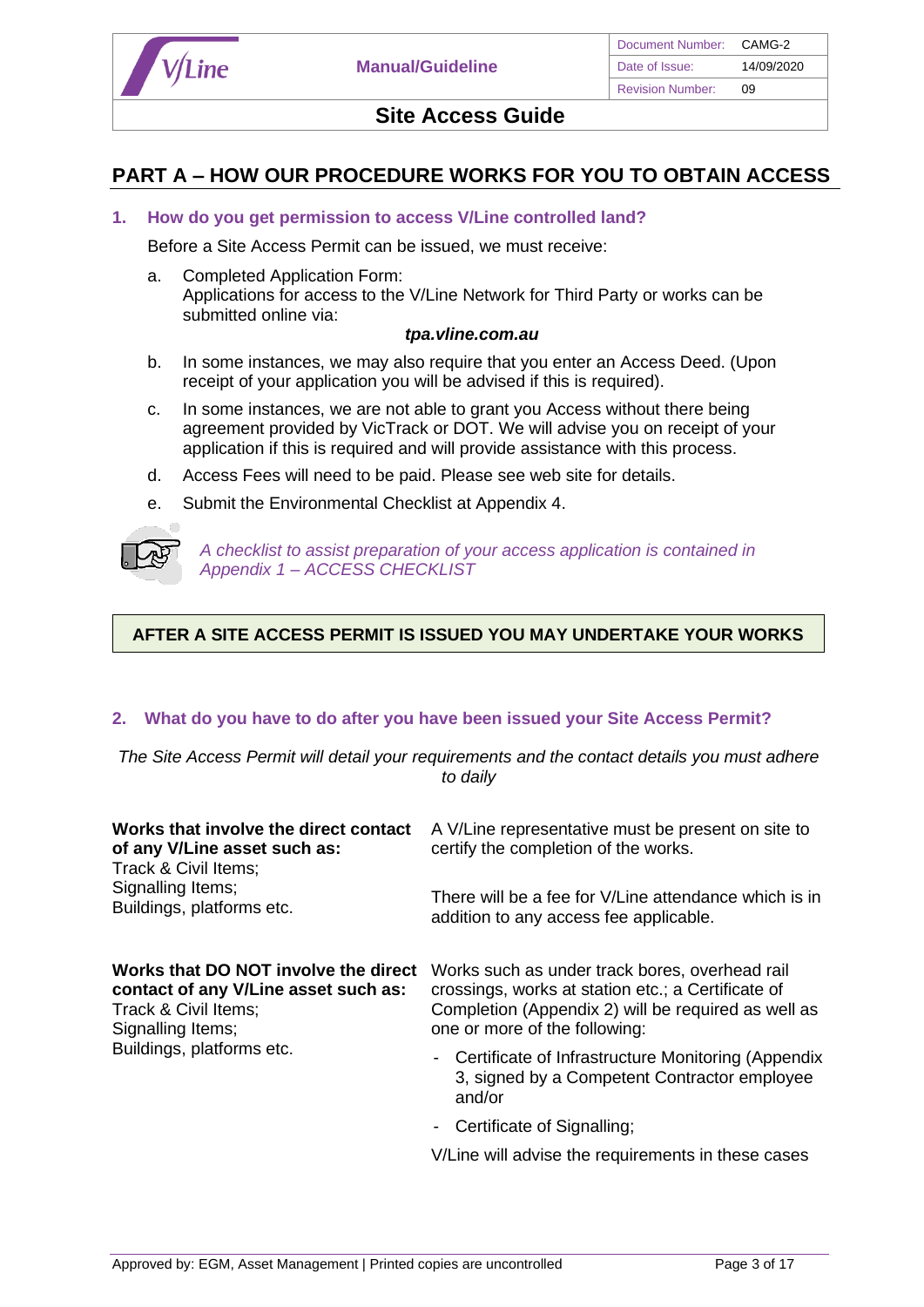

### **3. What happens after you have completed your access?**

- You will be required to submit a Certificate of Completion to indicate to V/Line that the works site is safe. (Appendix 2)
- You may also be required to submit Certificate of Infrastructure Monitoring (Appendix 3). V/Line will advise if this is the case.
- We may also request that you attend the location of the intended access to undertake an inspection prior to works commencing.
- This inspection will be with a V/Line representative for the purpose of confirming the nature and impact of any works against documentation provided.
- You must facilitate any inspection, carry out any work required by V/Line and we may require that safe-working protection is not removed until directed by us.
- A V/Line representative must be present on site to certify the completion of the works when you will have a direct impact on V/Line infrastructure.
- *There will be a fee* for V/Line attendance which is in addition to any access fee applicable.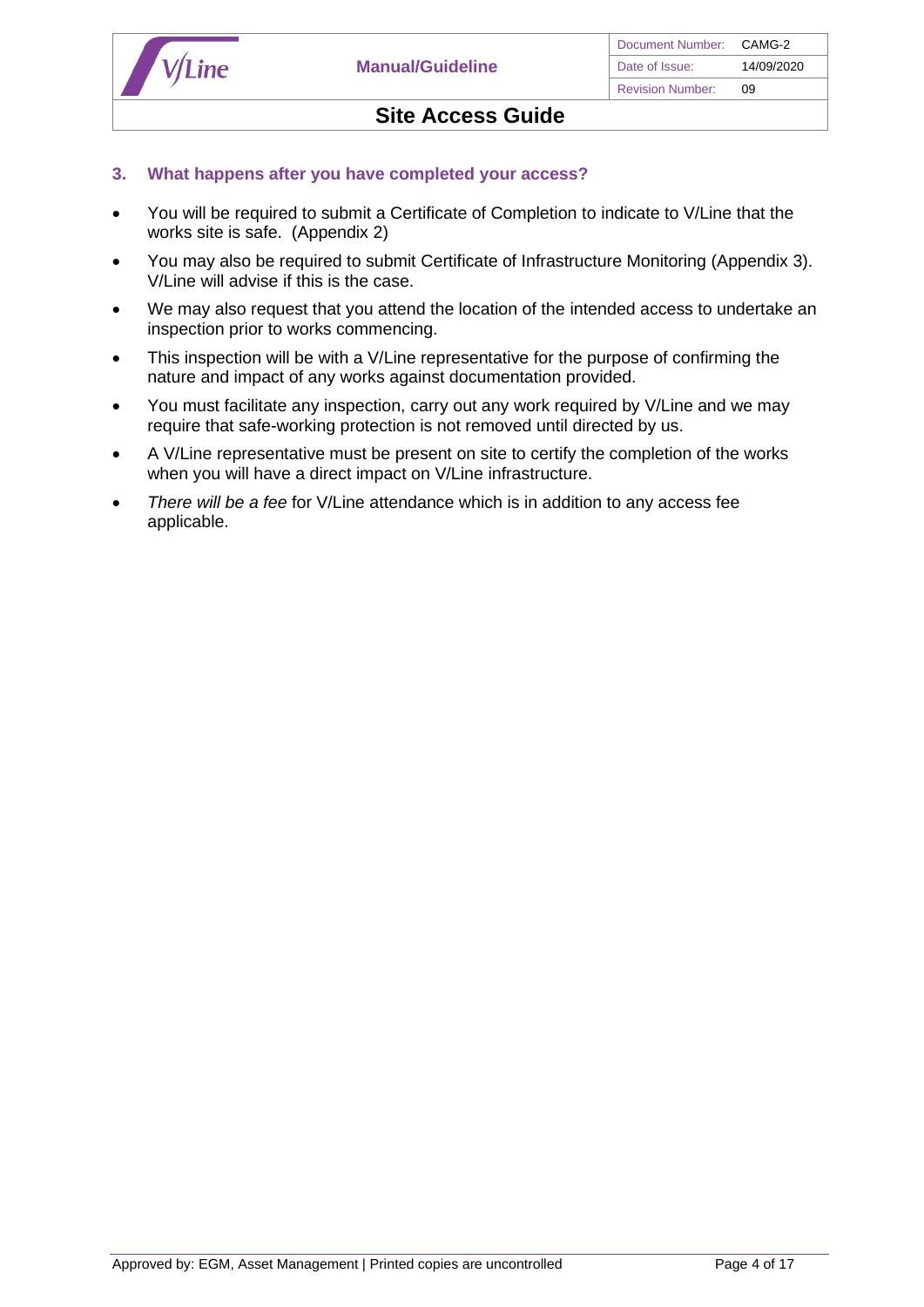

## **PART B – IMPORTANT INFORMATION TO ASSIST IN COMPLETING YOUR APPLICATION**

# **1. ITEMS TO CONSIDER**

| <b>Issues to address in your</b><br><b>Application</b>                                             | <b>Matters to be considered</b>                                                                                                                                                                                                                                                                                                                                                                                                                                                                                                                                                                                                                                                                                                                                     |
|----------------------------------------------------------------------------------------------------|---------------------------------------------------------------------------------------------------------------------------------------------------------------------------------------------------------------------------------------------------------------------------------------------------------------------------------------------------------------------------------------------------------------------------------------------------------------------------------------------------------------------------------------------------------------------------------------------------------------------------------------------------------------------------------------------------------------------------------------------------------------------|
| <b>Rail Safety Risk</b><br><b>Assessment and</b><br><b>Environmental Risk</b><br><b>Assessment</b> | In undertaking a risk assessment for any works to be undertaken you<br>should as part of your risk assessment;<br>• Consider all local rail safety issues<br>Detail relevant actions for rail safety<br>Detail mitigation strategies for rail safety<br>$\bullet$<br>• Detail assessment of the works impact on all native Flora & Fauna<br>as well as Cultural and Heritage implications<br>Consider all means of access to and from the reserve                                                                                                                                                                                                                                                                                                                   |
| Your site sketch - things<br>that you should detail                                                | When preparing your site sketch detailing the following will be relevant;<br>• Location of all railway infrastructure<br>Estimate the distance to the closest rail<br>• Where you will be undertaking your works or access in relations to<br>Rail Infrastructure<br>Detail your access points<br>• Where there is plant or equipment<br>o Where will it be in relation to Rail Infrastructure<br>What will be the access path you use to get the equipment<br>$\circ$<br>to where it will be set up in rail infrastructure<br>Location of any necessary delineation barriers within the rail<br>reserve<br>Requirement to protect any public or private vehicle roads or<br>pedestrian paths nearby; (i.e. Traffic Management Plan/ Pedestrian<br>Management Plan) |
| <b>Environmental</b><br><b>Management</b>                                                          | The environmental management checklist (Appendix 4) must be<br>$\bullet$<br>completed<br>Where you indicate "yes" to any item then you must submit<br>supporting policies/procedures and risk assessments                                                                                                                                                                                                                                                                                                                                                                                                                                                                                                                                                           |
| <b>Monitoring of rail</b>                                                                          | For works under the rail, a rail monitoring plan must be submitted,<br>and Certificate of Infrastructure Monitoring must be submitted (See<br>Appendix 3). The following must be explained:<br>How you plan on monitoring the rail<br>$\bullet$<br>Who will be monitoring the rail<br>$\bullet$<br>How you will comply with V/Line's track geometry standard NIST -<br>$\bullet$<br>2706 (Can be supplied by the access co-ordinator on request)<br>What you will do if any tolerance levels are exceeded                                                                                                                                                                                                                                                           |
| Use of RPA's (Drone) in<br>the rail corridor                                                       | V/Line has a set of guidelines that you should follow when requesting<br>access for Remote Piloted Aircraft in the rail corridor. Please ask<br>your V/Line contact for current details                                                                                                                                                                                                                                                                                                                                                                                                                                                                                                                                                                             |
| <b>Access to our Central</b><br><b>Control Room</b>                                                | The V/Line Central Control Room (Centrol) is a highly restricted area.<br>You should allow extra time for access applications requiring access<br>to Centrol and allow for a very detailed analysis of your application.<br>Only qualified persons will be granted access and only with V/Line<br>personnel in attendance<br>Extra fees shall apply                                                                                                                                                                                                                                                                                                                                                                                                                 |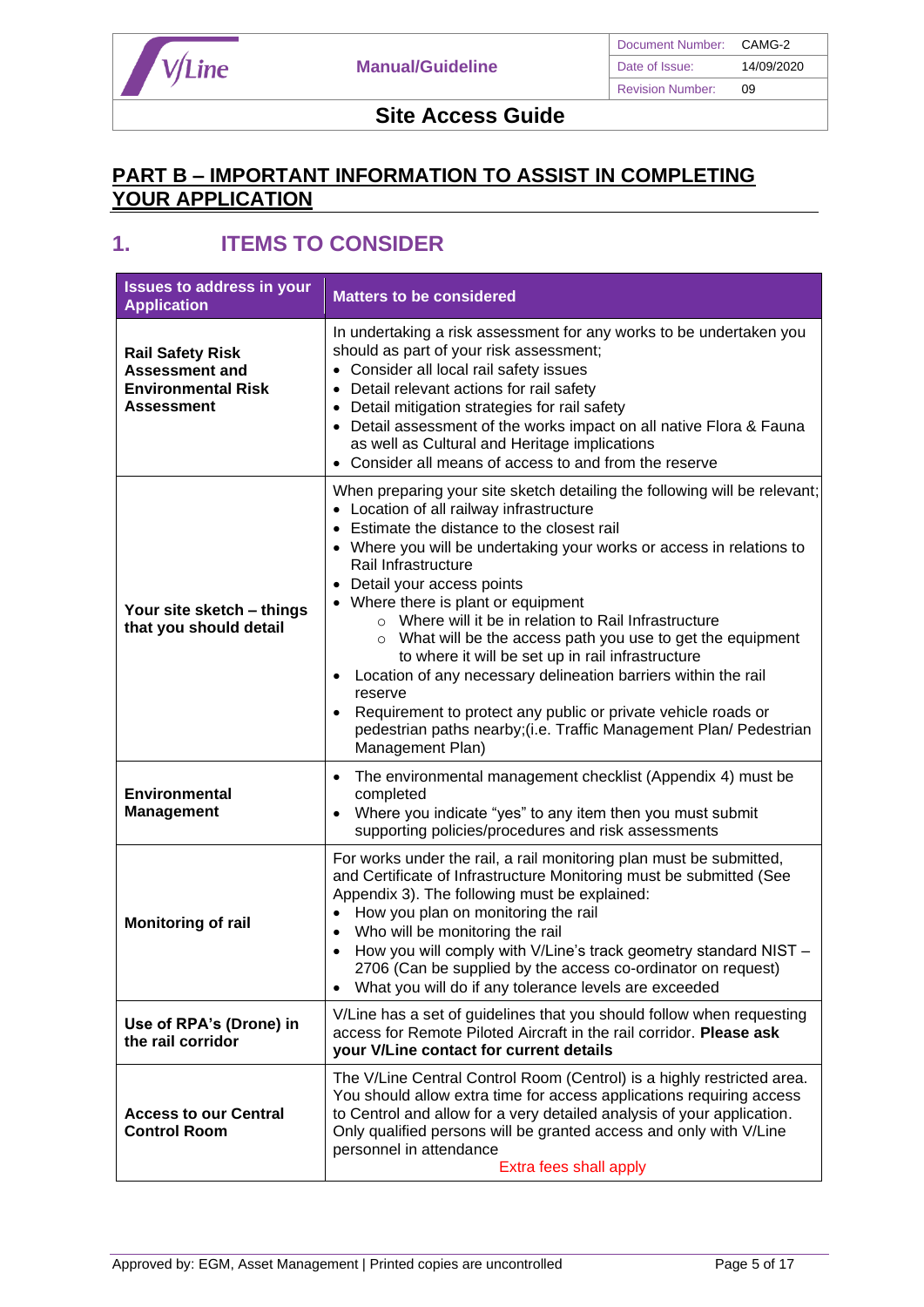

| Issues to address in your<br><b>Application</b>         | Matters to be considered                                                                                                                                                                                                            |
|---------------------------------------------------------|-------------------------------------------------------------------------------------------------------------------------------------------------------------------------------------------------------------------------------------|
| <b>Access to our High</b><br><b>Voltage (HV) Assets</b> | Access to V/Line HV assets is highly restricted. You should allow<br>extra time for access to these assets. Only qualified persons will be<br>granted access and only with V/Line personnel in attendance<br>Extra fees shall apply |

# **2. RAIL SAFEWORKING**

### *Explaining the rail corridor:*

- The rail corridor is from fence line to fence line. Where there are no fences, the rail corridor is 15 metres from the nearest outside rail.
- The rail corridor includes a station platform where the task to be performed is potentially able to enter the danger zone.
- The danger zone being within 3 metres of the nearest rail in any direction.

| <b>Issues to address in your</b><br><b>Application</b> | <b>Matters to be considered</b>                                                                                                                            |  |  |
|--------------------------------------------------------|------------------------------------------------------------------------------------------------------------------------------------------------------------|--|--|
|                                                        | • All Safe-working qualifications must be recognised in Victorian<br>rules and regulations.                                                                |  |  |
|                                                        | Safe-working certificates must be issued by a Victorian registered<br>training organisation.                                                               |  |  |
| Safe-working<br>Qualifications                         | Depending on the works you are undertaking you may need a<br>Rail Industry Workers Card.<br>https://corporate.vline.com.au/Contractors-tenders/Contractors |  |  |
|                                                        | You will need to complete the V/Line third party contractor<br>induction<br>https://corporate.vline.com.au/Contractors-tenders/Contractors                 |  |  |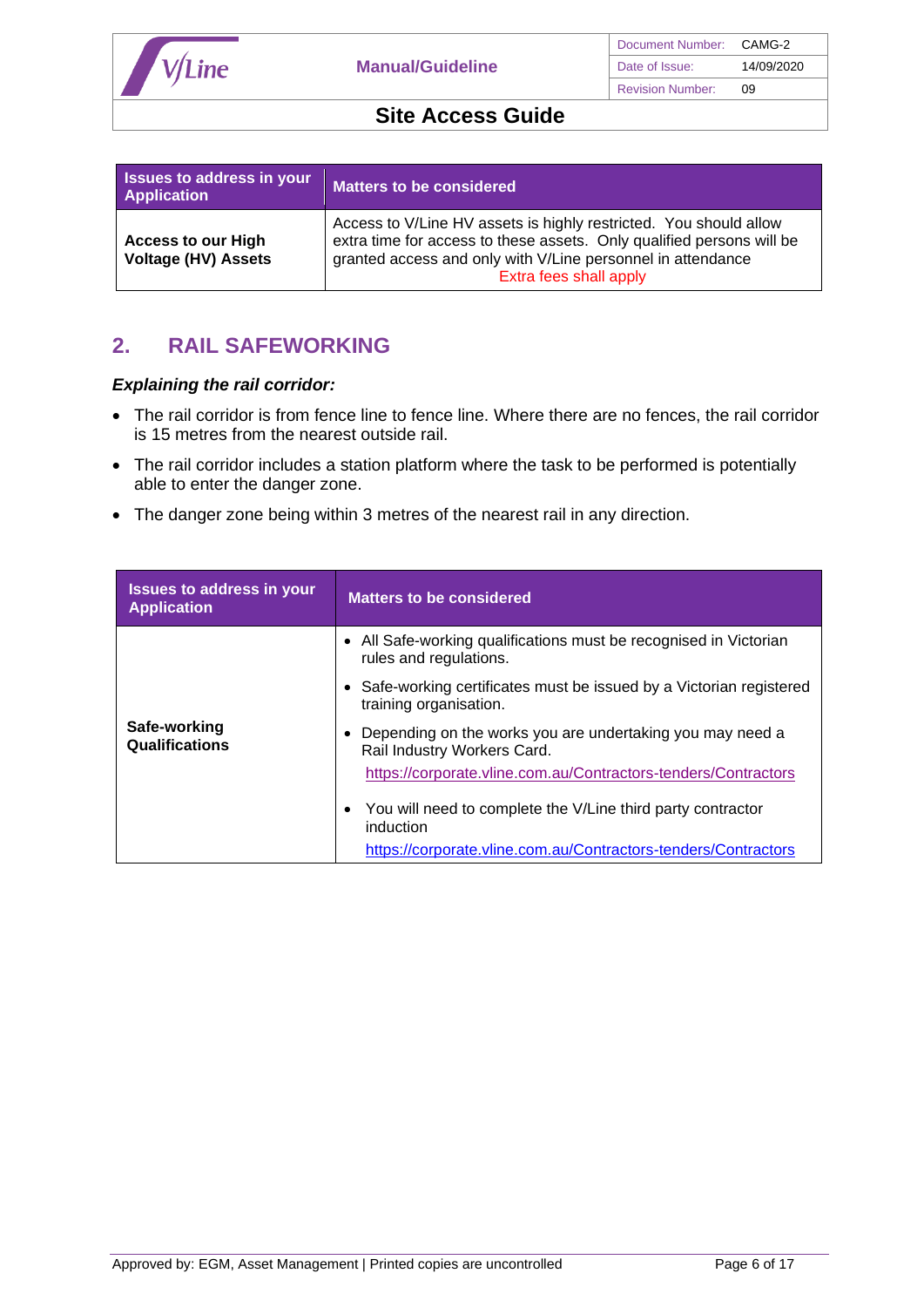

# **3. IMPACT & SAFETY MATRIX**

# **A GUIDE TO MANAGING INFRASTRUCTURE WORKSITES IN THE DEFINED RAIL CORRIDOR**

#### **Planning for Infrastructure Work (Rail Safety Worksite Hazard Assessment – SW. 0149/2019))**

All infrastructure work planned for the Rail Corridor must first be assessed by a Track Force Protection Co-ordinator to:

- 1. Determine the potential for the work to intrude on the Danger Zone, and
- 2. To assign mitigation in the form of an appropriate level of worksite protection.

This assessment must include all activities planned to be conducted behind temporary delineation fencing. Please see *V/Line Standard -Use of Delineation Fencing on the Vline Network - SAST3281*

### **Definitions**

**Danger Zone -** is all space within 3 metres horizontally from the nearest rail and any distance above or below this zone including being on the line, unless a Position of Safety exists or can be created.

**Rail Corridor –** is from fence line to fence line, or where there are no fences, 15 metres from the nearest rail. This includes a station platform, where the task to be performed maintains the potential to or will intrude into the Danger Zone.

**Track Force Protection Co-ordinator (TFPC) -** is the person appointed to assess and implement worksite protection arrangements on site.

**Position of Safety -** is a place where people or equipment cannot be struck by rail traffic.

**Potential to Foul –** an activity that would have the ability to enter the Danger Zone.

**Walking –** is walking in the Danger Zone or Rail Corridor and performing no work, other than visual inspections.

**Major Task** – is a task involving the use of any heavy equipment that does not meet the definition of a "Minor Task".

**Minor Task** (With no Potential to Foul) – is a light maintenance task that can be performed through the use of light powered/non-powered hand tools that can be removed easily and immediately from the track by one person without mechanical assistance.

#### **Work must not commence unless:**

- The required work site protection measures are in place
- There is a POS that can be easily reached
- All rail safety workers involved are trained to at least Personal Track Safety Level 1
- All rail safety workers have attended a Rail Safety Pre-Work Briefing delivered by the TFPC, and
- All rail safety workers have acknowledged understanding of the Briefing by signing the relevant Pre-Work Briefing Form
- Where the work is assessed as rail safety work RIW cards are current
- Completed the V/Line induction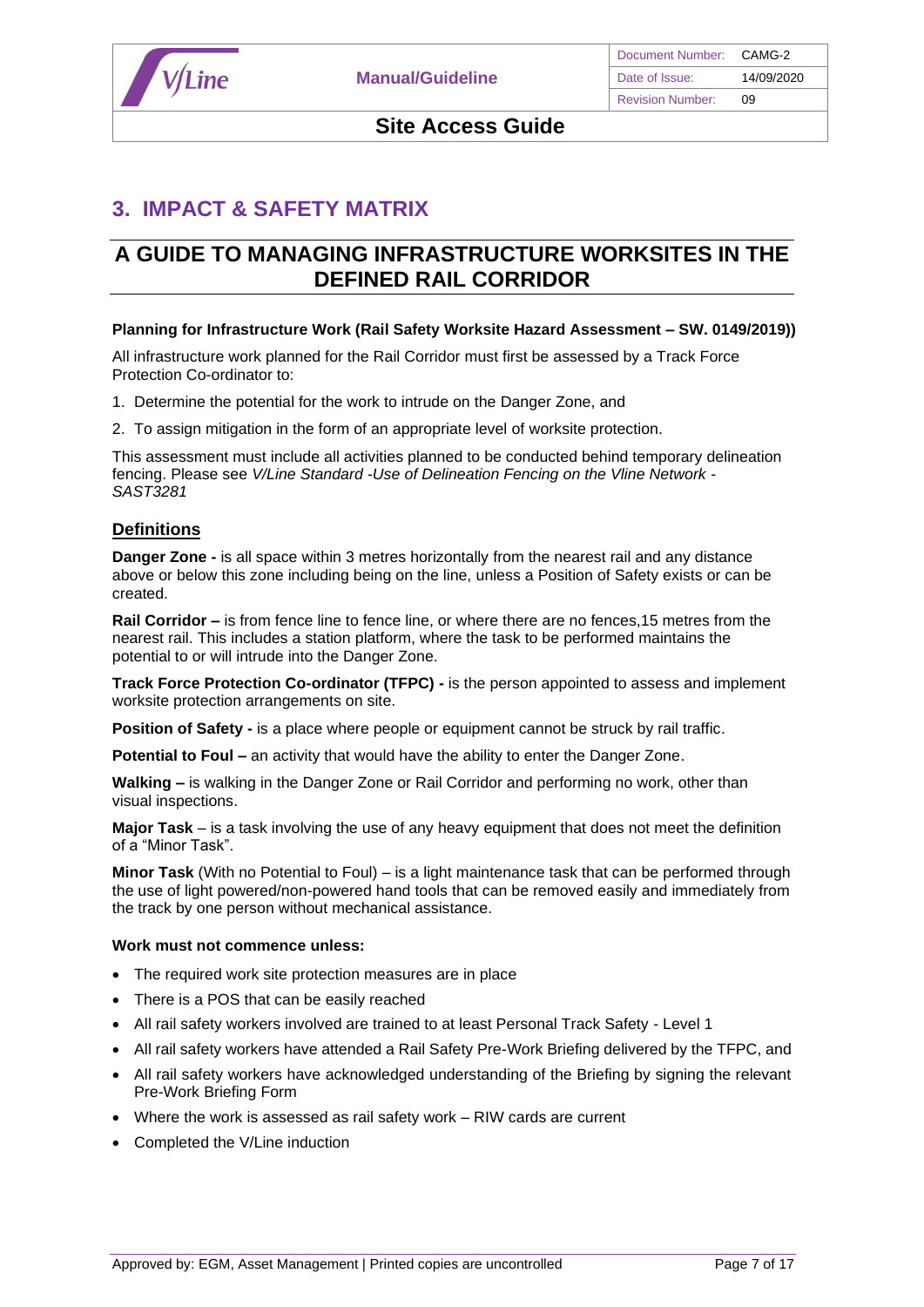| <b>V/Line</b> |                         | Document Number:        | CAMG-2     |
|---------------|-------------------------|-------------------------|------------|
|               | <b>Manual/Guideline</b> | Date of Issue:          | 14/09/2020 |
|               |                         | <b>Revision Number:</b> | 09         |
|               |                         |                         |            |
|               |                         | Danger Zone             |            |



**The table below provides a guide only to determining the impact type, along with the minimum method of worksite protection that may be required.** 

| Location                                                                                                                              | <b>Activity</b>                 | Impact<br><b>Type</b> | <b>Minimum Worksite Protection Method/s</b><br><b>Required</b>                                                                | <b>Supervision</b><br>on site | <b>Minimum Competencies</b><br><b>On Site</b>                                                       |  |
|---------------------------------------------------------------------------------------------------------------------------------------|---------------------------------|-----------------------|-------------------------------------------------------------------------------------------------------------------------------|-------------------------------|-----------------------------------------------------------------------------------------------------|--|
| <b>Working Outside the</b>                                                                                                            | Minor Task                      | N/A                   | N/A                                                                                                                           | <b>No</b>                     | N/A                                                                                                 |  |
| <b>Rail Corridor</b>                                                                                                                  | Major Task                      |                       |                                                                                                                               |                               |                                                                                                     |  |
| <b>Walking in the</b><br><b>Danger Zone</b>                                                                                           | Walking                         |                       | <b>Lookout Protection</b>                                                                                                     | Yes<br>TFPC3.2                | TFPC3.2<br>Level 1 TTSA for all workers<br>0r<br>For every 3 Visitors, there<br>must be one TFPC3.2 |  |
| <b>Work Inside the Rail</b><br><b>Corridor with No</b><br><b>Impact to the Danger</b><br>Zone<br>(Including on a station<br>platform) | <b>Minor Task</b><br>Major Task | To be<br>advised      | The Rail Safety Worksite Hazard Assessment will<br>determine if a method of worksite protection<br>requires to be implemented |                               | Details of the works are to be<br>submitted to V/Line safety for<br>review and advice               |  |
| <b>Work Impacting on</b><br>the Danger Zone<br>$\alpha$<br><b>Inside the Danger</b>                                                   | Minor Task                      | $\overline{2}$        | <b>Lookout Protection</b>                                                                                                     | Yes<br>TFPC3.2                | TFPC3.2<br>Level 1 TTSA for all workers                                                             |  |
| Zone<br>(Including on a station<br>platform)                                                                                          | Major Task                      | 4/5                   | <b>Track Force Protection</b><br>Or<br><b>Absolute Occupation</b>                                                             | Yes<br>TFPC3.2                | TFPC3.2<br>Level 1 TTSA for all workers                                                             |  |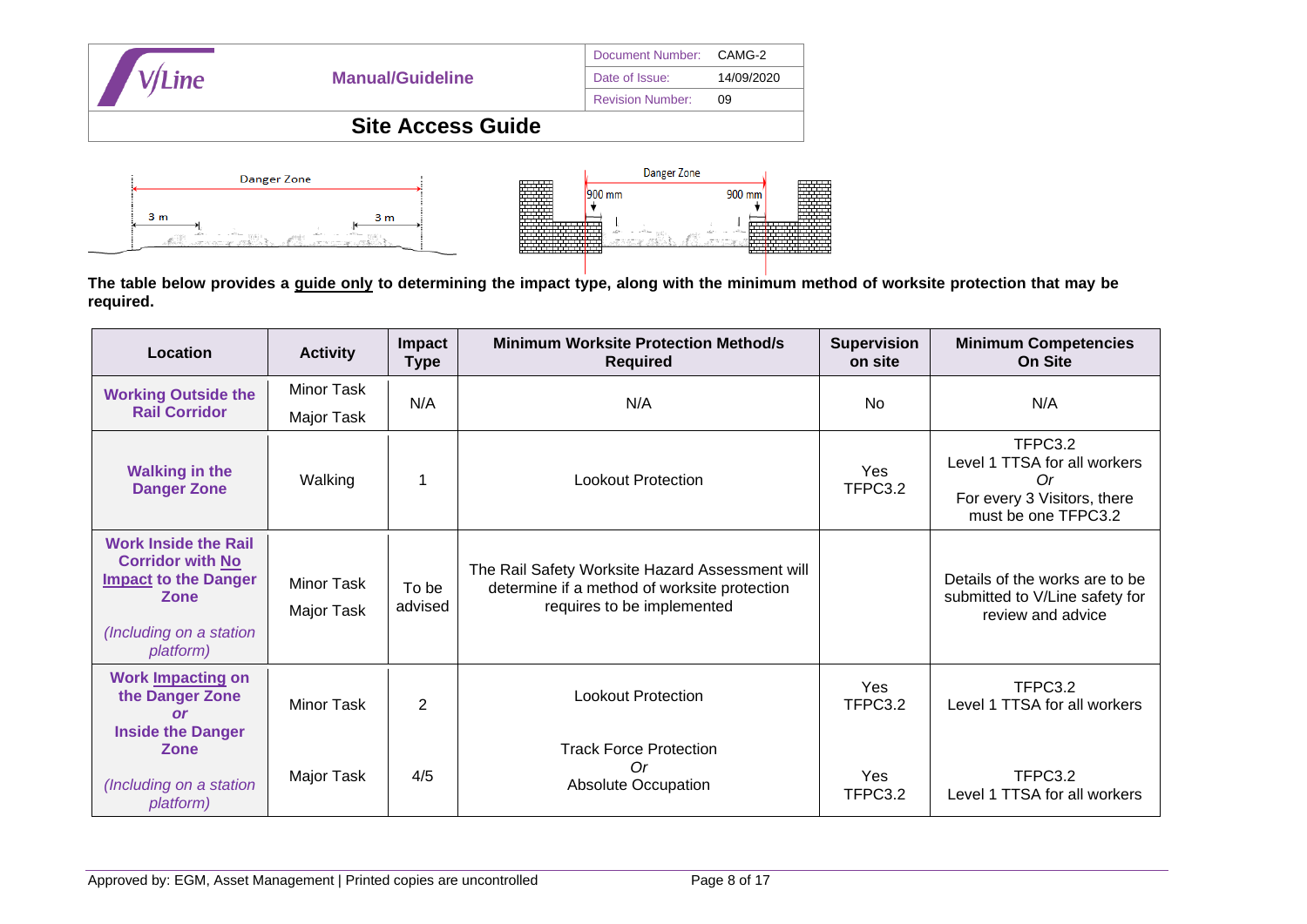

## Document Number: CAMG-2 Date of Issue: 14/09/2020

Revision Number: 09

# **Site Access Guide**

| Location                                                                                      | <b>Activity</b>          | <b>Impact</b><br><b>Type</b> | <b>Minimum Worksite Protection Method/s</b><br><b>Required</b>                                                                                                                                                                              | <b>Supervision</b><br>on site | <b>Minimum Competencies</b><br><b>On Site</b>                                                           |
|-----------------------------------------------------------------------------------------------|--------------------------|------------------------------|---------------------------------------------------------------------------------------------------------------------------------------------------------------------------------------------------------------------------------------------|-------------------------------|---------------------------------------------------------------------------------------------------------|
| <b>Work Impacting on</b><br>the Danger Zone<br>or                                             | Minor Task               | 2                            | <b>Absolute Occupation</b><br>A minimum of 100 days' notice is required<br>prior to the intended start date.                                                                                                                                | Yes TFPC3.3                   | TFPC3.3 (Vline Accredited for<br>management of multiple work<br>groups)<br>Level 1 TTSA for all workers |
| <b>Inside the Danger</b><br><b>Zone</b><br><b>Guaranteed Work</b><br><b>Window Required</b>   | Major Task               | 4/5                          | Access to a scheduled Vline Occupation will<br>require a minimum of 12 weeks' notice.<br>A Certificate of Infrastructure Monitoring or<br>Signaling may also be required, as determine<br>by Vline.                                         | <b>Yes</b><br>TFPC3.3         | TFPC3.3 (Vline Accredited for<br>management of multiple work<br>groups)<br>Level 1 TTSA for all workers |
| <b>Working Behind</b><br><b>Delineation Fencing</b><br>or an Approved<br><b>Fixed Barrier</b> | Minor Task<br>Major Task | To be<br>advised             | The Rail Safety Worksite Hazard Assessment will<br>determine if a method of worksite protection<br>requires to be additionally implemented<br>(Refer also to Vline Standard SAST 3281 for work<br>involving the use of vehicle restrictors) |                               | Details of the works are to be<br>submitted to V/Line safety for<br>review and advice                   |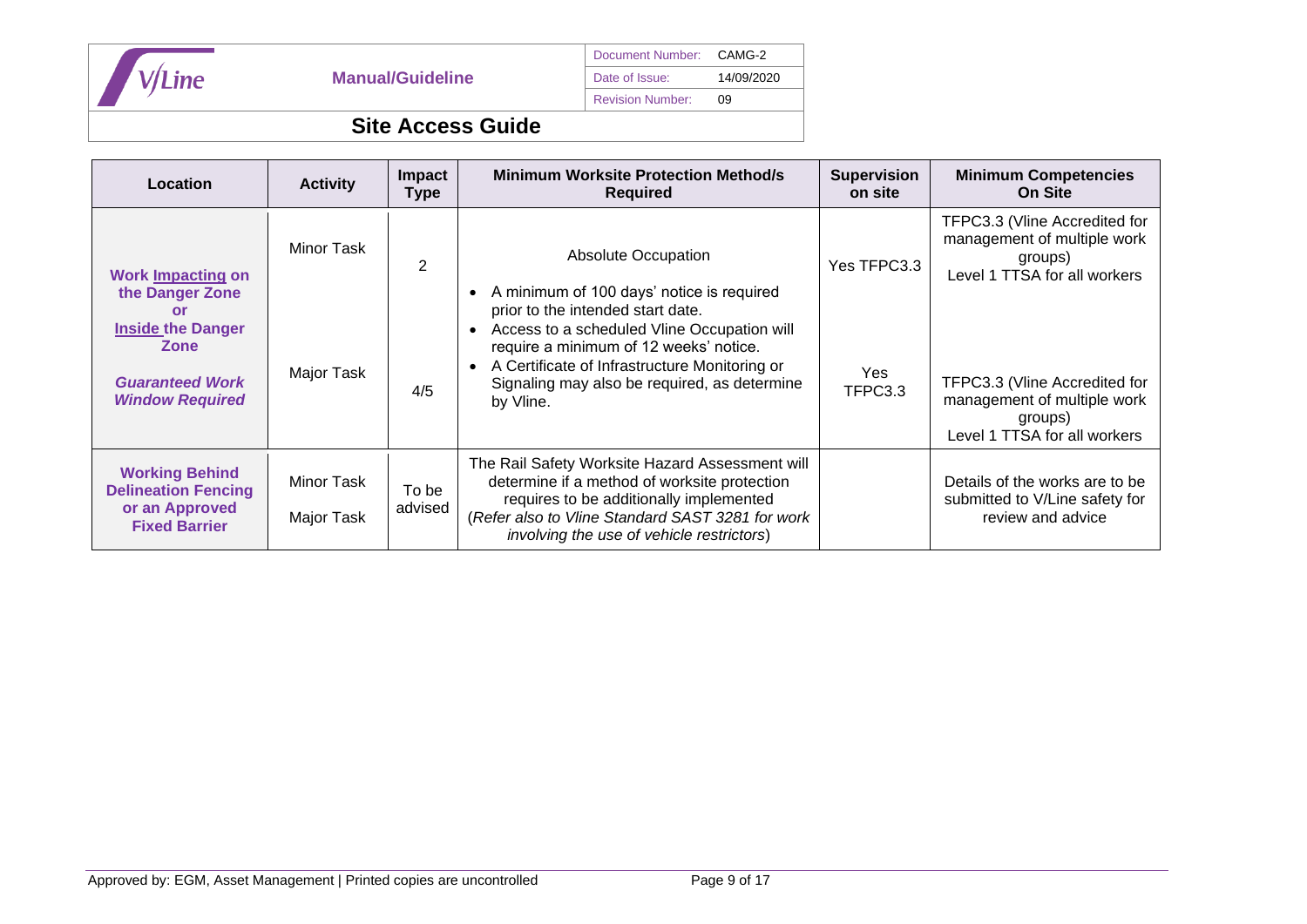|                          |                         | Document Number: CAMG-2 |            |  |
|--------------------------|-------------------------|-------------------------|------------|--|
| 'Line                    | <b>Manual/Guideline</b> | Date of Issue:          | 14/09/2020 |  |
|                          |                         | <b>Revision Number:</b> | -09        |  |
| <b>Site Access Guide</b> |                         |                         |            |  |

# **Potential To Foul**

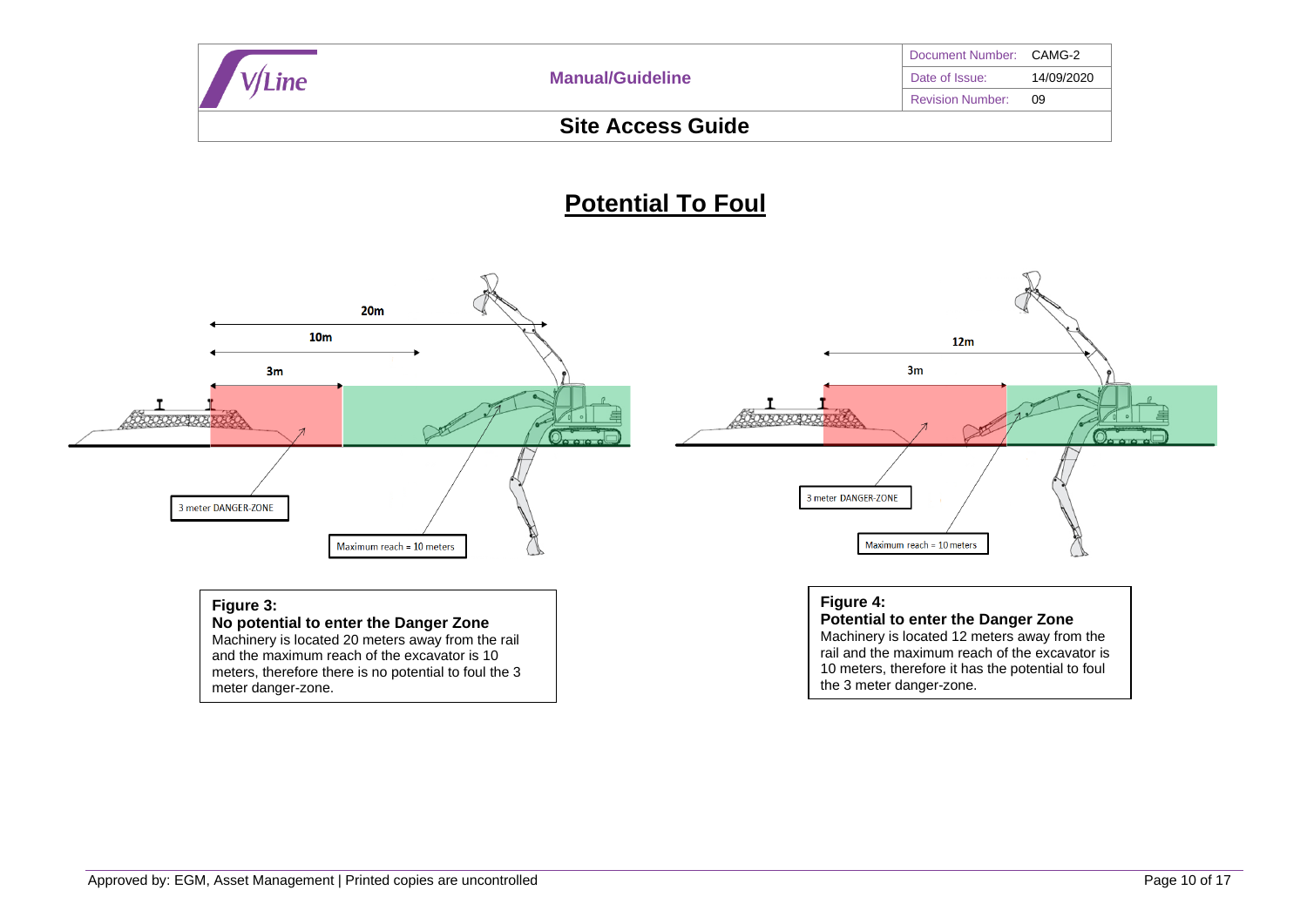

### **Appendix 1: ACCESS CHECKLIST**

### **ACCESS CHECKLIST**

#### **Access to the V/Line rail lease will require the submission of an access application (**[https://corporate.vline.com.au/Network-Access/Network-Access\)](https://corporate.vline.com.au/Network-Access/Network-Access)

### **which includes the following information. Applicants should be aware that the quality and accuracy of their submitted documents will impact on the review times required for applications.**

### **No works are to commence without a valid Site Access Permit**

### **1. Location of Access**

- a) Provide full details of your geographic location
- b) Provide a map or sketch along with a railway kilometre marker location if possible

### **2. Purpose of Access**

Provide a description of what you want to do on V/Line land

• Include details of all works at stations, car parks or surrounding land

### **3. Description of your Works**

A *site specific* detailed description of the access or works activities is required in your application including:

- a) Details of all equipment to be used
- b) Detail how you will physically enter and exit V/Line Property :
	- Details of access to the site, Public Crossing, Access Track; etc
- c) Detail how the work will be undertaken :
	- A set of site specific work method statements, SWMS etc.
	- site specific supporting risk assessments
- d) Attach the proposed works program
- e) Provide details of any staged works
- f) Detail the condition the worksite will be given back to V/Line
- g) Provide a stakeholder communication plan
- h) Provide all independent design approvals for new and/or temporary rail infrastructure
- i) Provide enough details for new and/or temporary rail infrastructure to obtain V/Line design approval

### **4. Rail Safety – Refer to Section B 3.**

Supply a Rail Safe-working Plan of the area including:

The rail safety worksite hazard assessment

a) Site Specific guidelines for the required safe-working protection procedures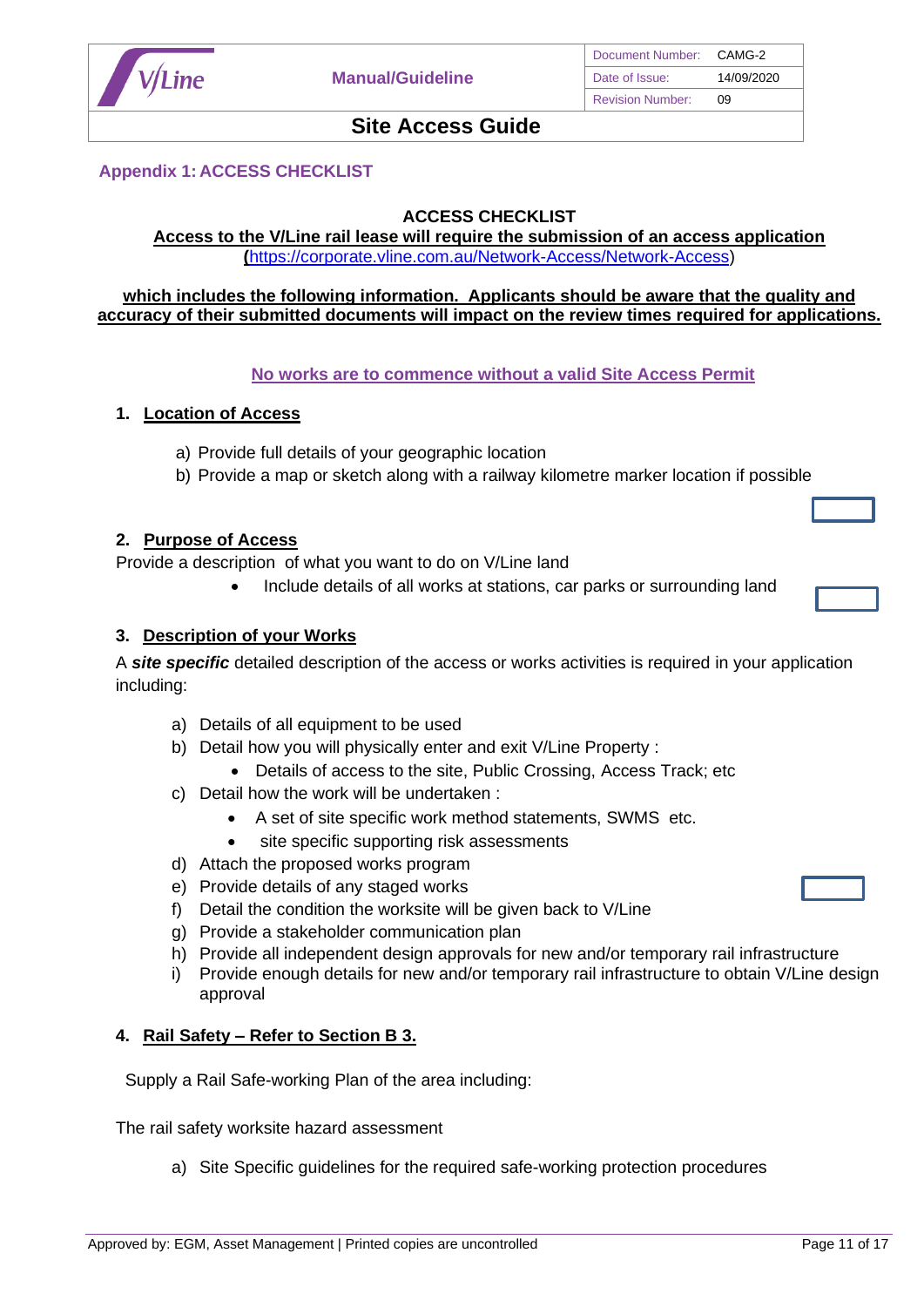

- b) Site sketch of safe-working area indicating position of Safe-working Protection Personnel where they are required, Point of Safety – POS.
- c) Detail which areas are linked to which impact type for safe working (You may split the works area into different impact types)
- d) List of all site contacts and Emergency Plans (As your application progresses you may be required to submit specific risk assessment. We shall advise you when you are required to do so)

### **5. Disruption to V/line infrastructure & Operations.**

When your proposed works on the V/line lease involve the setting of Full Track Force Protection or the issue of an Absolute Occupation; the following requirements will apply:

See web site <https://corporate.vline.com.au/Network-Access/Network-Access> for details

### **6. Is an RIW Card required?**

yes/no

<https://corporate.vline.com.au/Contractors-tenders/Contractors>

### **7. V/line Induction completed**

yes/no

<https://corporate.vline.com.au/Contractors-tenders/Contractors>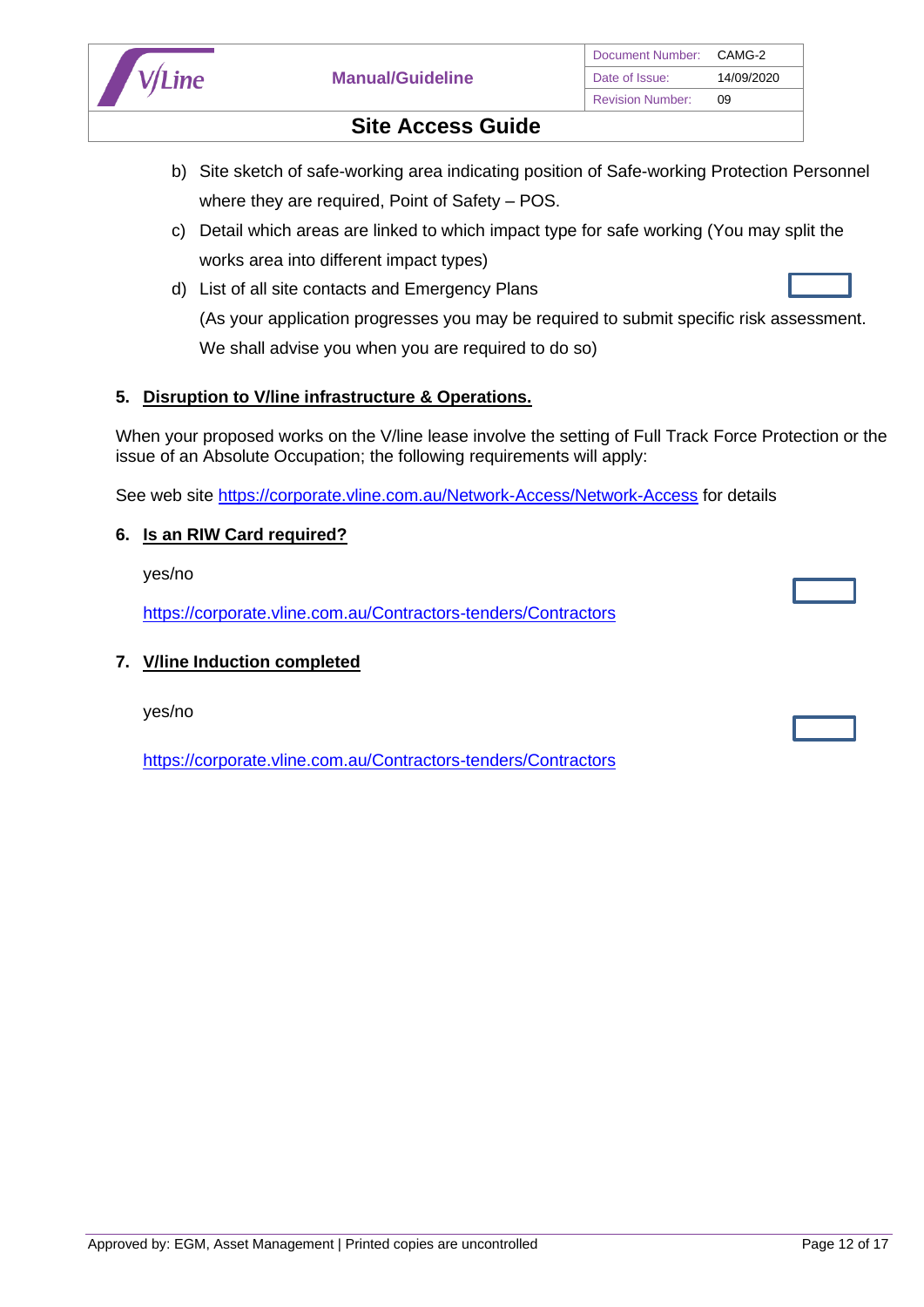

### **Appendix 2: Certificate of Completion**

|                                            | <b>TPA</b> |  |
|--------------------------------------------|------------|--|
| V/Line Site access Permit<br><b>Number</b> |            |  |
| <b>Applicant Name</b>                      |            |  |
| <b>Company Name</b>                        |            |  |

### The applicant certifies that

- \* Any works or activities for which the Site Access Permit was issued by V/Line have been completed in accordance with any plans, information and documentation as provided to V/Line in the application for access.
- Access was completed on  $\frac{1}{\sqrt{1-\frac{1}{\sqrt{1-\frac{1}{\sqrt{1-\frac{1}{\sqrt{1-\frac{1}{\sqrt{1-\frac{1}{\sqrt{1-\frac{1}{\sqrt{1-\frac{1}{\sqrt{1-\frac{1}{\sqrt{1-\frac{1}{\sqrt{1-\frac{1}{\sqrt{1-\frac{1}{\sqrt{1-\frac{1}{\sqrt{1-\frac{1}{\sqrt{1-\frac{1}{\sqrt{1-\frac{1}{\sqrt{1-\frac{1}{\sqrt{1-\frac{1}{\sqrt{1-\frac{1}{\sqrt{1-\frac{1}{\sqrt{1-\frac{1}{\sqrt{1-\frac{1}{$

Supporting documents are attached

\*\* Any works or activities for which the Site Access Permit was issued by V/Line have been partially completed in accordance with any plans, information and documentation as provided to V/Line in the application for access. The site has been left safe, secure and fit for V/Line staff, passengers and other third parties.

• Access was completed on \_\_\_\_\_/\_\_\_\_\_/\_\_\_\_\_

|  |  |  |  | */** strike out not applicable |
|--|--|--|--|--------------------------------|
|--|--|--|--|--------------------------------|

Signed:

Position:

Date:



Completed Certificates must be signed and emailed to

[access@vline.com.au](mailto:access@vline.com.au)

**OR** 

a complete hard copy via mail to:

The Access Administrator V/Line Pty. Ltd. GPO Box 5343 Melbourne Vic 3001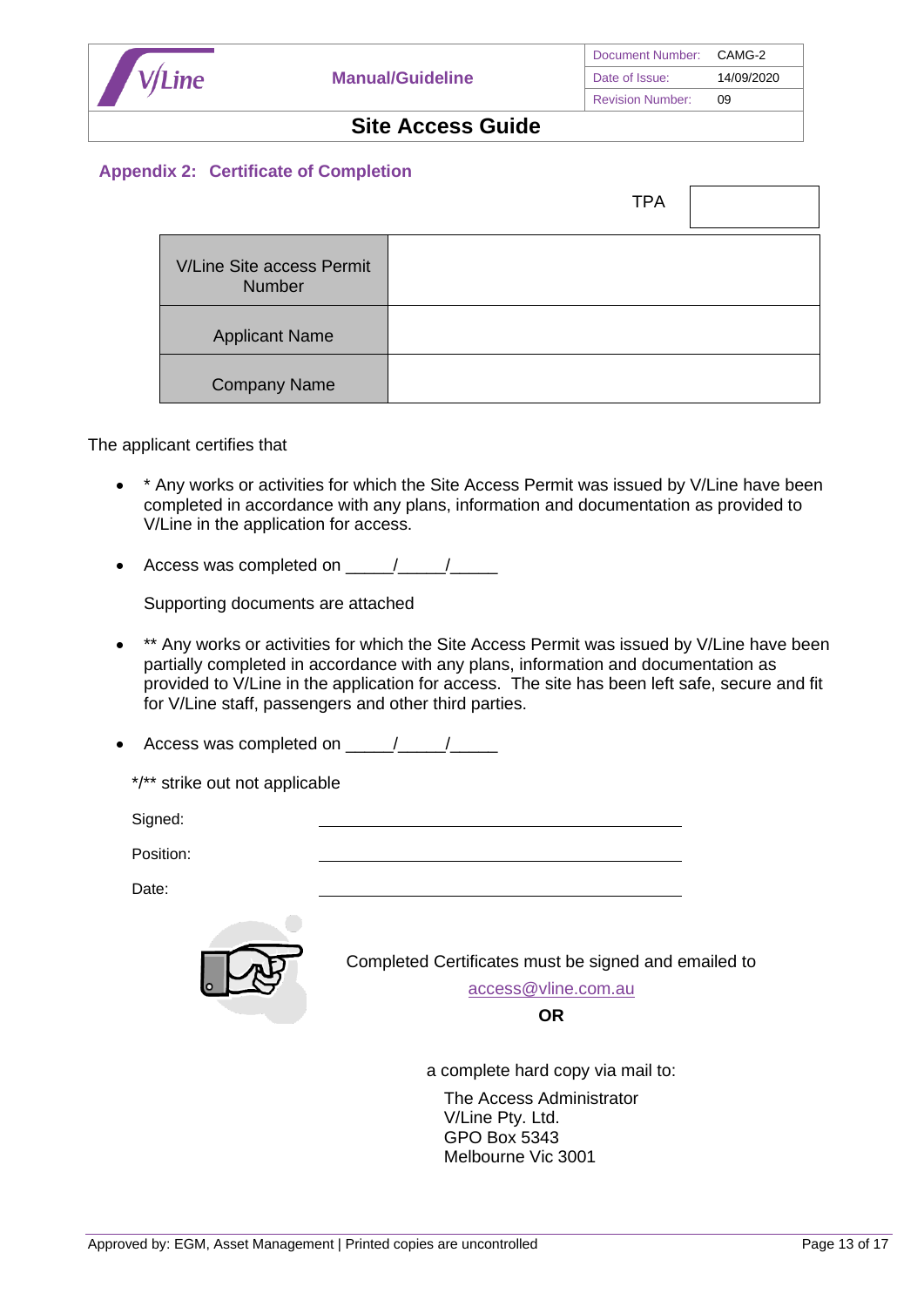

### **Appendix 3: Certificate of Infrastructure Monitoring.**

| <b>ASSET MANAGAMENT</b>                    |                |                                                                                                                                                                                                                                                   |                              |                                    |      |
|--------------------------------------------|----------------|---------------------------------------------------------------------------------------------------------------------------------------------------------------------------------------------------------------------------------------------------|------------------------------|------------------------------------|------|
|                                            |                | <b>Certificate of Infrastructure Monitoring</b>                                                                                                                                                                                                   |                              |                                    |      |
| <b>Section 1: DETAILS</b>                  |                |                                                                                                                                                                                                                                                   |                              |                                    |      |
| Corridor                                   |                |                                                                                                                                                                                                                                                   |                              | Track - Up / Down / Centre / Other |      |
| <b>Work Starting Point:</b>                |                | (km)                                                                                                                                                                                                                                              | <b>Work Finishing Point:</b> |                                    | (km) |
|                                            |                |                                                                                                                                                                                                                                                   | Location (km)                |                                    |      |
| <b>Section 2: TRACK MONITORING</b>         |                |                                                                                                                                                                                                                                                   |                              |                                    |      |
|                                            |                | The area above has been independently monitored by ___________                                                                                                                                                                                    |                              | covering the following components; |      |
|                                            |                |                                                                                                                                                                                                                                                   | Signage: Satisfactory        |                                    |      |
| Track Geometry:                            | $\sqcap$ Twist | Un-Satisfactory/Satisfactory                                                                                                                                                                                                                      | Gauge                        | Un-Satisfactory/Satisfactory       |      |
|                                            | $\Box$ Top     | Un-Satisfactory/Satisfactory                                                                                                                                                                                                                      | Cant                         | Un-Satisfactory/Satisfactory       |      |
|                                            | ∃Line          | Un-Satisfactory/Satisfactory                                                                                                                                                                                                                      |                              |                                    |      |
| NOMINATED IN THE SITE ACCESS PERMIT        |                | ANY UN-SATISFACTORY MEASUREMENTS MUST BE REPORTED IMMEDIATELY TO THE TRACK SUPERVISOR                                                                                                                                                             |                              |                                    |      |
| <b>Section 3: CLEARANCES</b>               |                |                                                                                                                                                                                                                                                   |                              |                                    |      |
|                                            |                | All structures are outside the applicable Clearance Diagram as per V/Line standards.                                                                                                                                                              |                              | Yes / No                           |      |
| Applicable)                                |                | Clearance Gauge was used to confirm clearances up to at least platform level (If                                                                                                                                                                  |                              | Yes / No                           |      |
| <b>Section 4: V/LINE NOTIFICATIONS</b>     |                |                                                                                                                                                                                                                                                   |                              |                                    |      |
| Detail all V/Line Contacts notified        |                |                                                                                                                                                                                                                                                   |                              |                                    |      |
| <b>Section 5: EXCEPTIONS</b>               |                |                                                                                                                                                                                                                                                   |                              |                                    |      |
|                                            |                | The following works are outstanding and are required to be completed:                                                                                                                                                                             |                              |                                    |      |
|                                            |                |                                                                                                                                                                                                                                                   |                              |                                    |      |
|                                            |                |                                                                                                                                                                                                                                                   |                              |                                    |      |
|                                            |                |                                                                                                                                                                                                                                                   |                              |                                    |      |
| <b>Section 6: CONTRACTOR'S DECLARATION</b> |                |                                                                                                                                                                                                                                                   |                              |                                    |      |
|                                            |                | Work on and around this section of V/Line Infrastructure has been completed in accordance with the V/Line Specifications,<br>Standards and Structure Clearances. All material and equipment have been cleared from the structural gauge envelope. |                              |                                    |      |
| Name of Company/Contractor:                |                |                                                                                                                                                                                                                                                   |                              |                                    |      |
| Person Signing:                            |                |                                                                                                                                                                                                                                                   | Title:                       |                                    |      |
| Signature:                                 |                |                                                                                                                                                                                                                                                   | Date                         |                                    |      |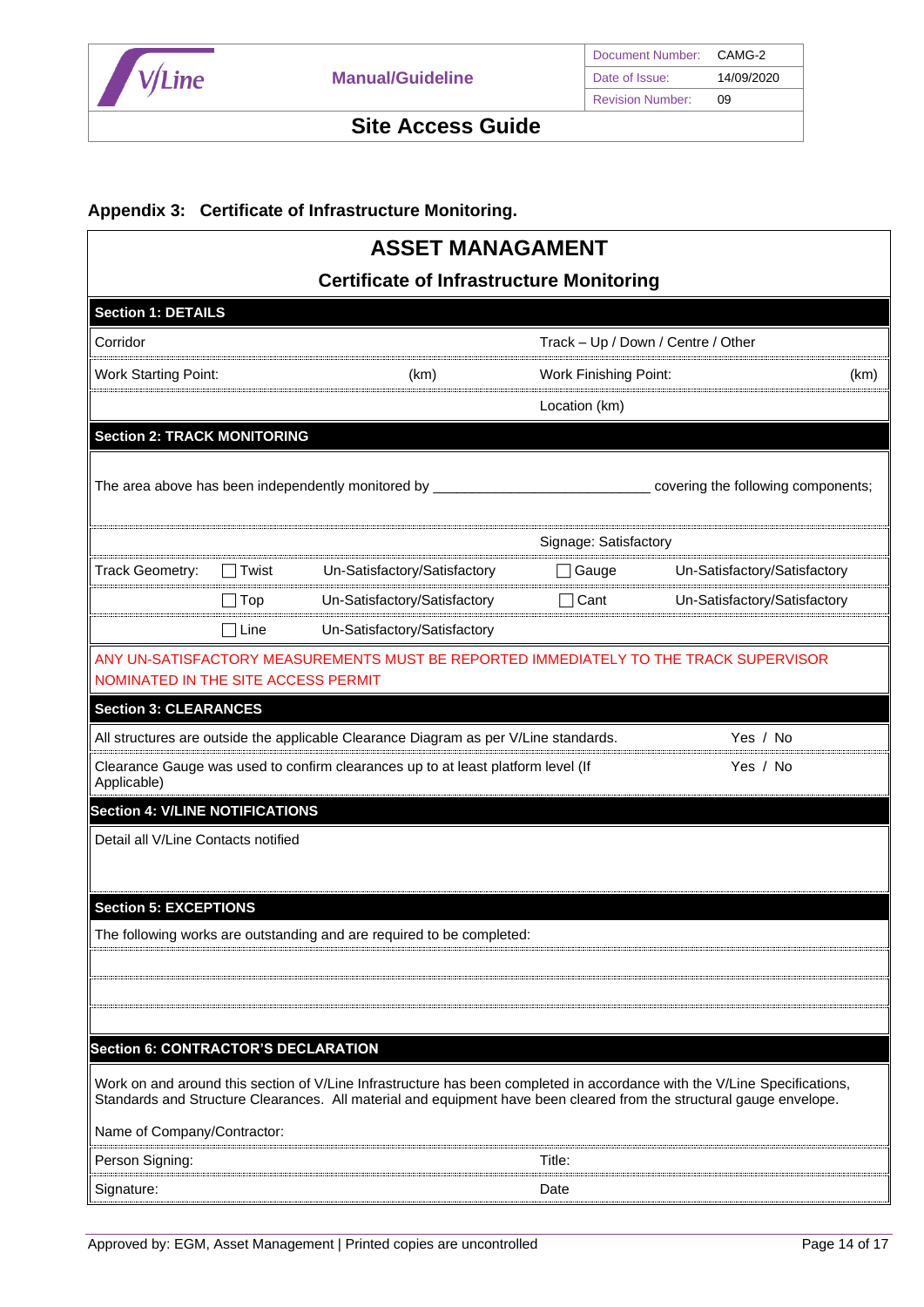

## **Appendix 4: Environmental Management Checklist**



# **(TO BE COMPLETED AND RETURNED WITH APPLICATION)**

Ensure copies of ALL approvals / permits are attached to this checklist

| <b>Consider whether works</b><br>have potential to impact<br>on: | Y/N | If yes, provide confirmation of:                                                                              | <b>Details &amp; statutory</b><br>requirements                                                   |
|------------------------------------------------------------------|-----|---------------------------------------------------------------------------------------------------------------|--------------------------------------------------------------------------------------------------|
| Native vegetation or<br>wildlife habitat                         |     | Native Vegetation disturbance /<br>removal<br><b>Reason for disturbance:</b><br><b>Description / species:</b> | <b>Planning permit for</b><br>native vegetation<br>removal or exemption<br>Permit no.<br>Expiry: |
|                                                                  |     | <b>Proposed treatment:</b>                                                                                    | Flora & Fauna<br><b>Guarantee (FFG)</b><br>Permit<br>Permit no.                                  |
|                                                                  |     | Quantity / area: (attach site map<br>clearly identifying vegetation for                                       | Expiry:                                                                                          |
|                                                                  |     | removal)                                                                                                      | <b>Security of native</b><br>vegetation offsets (if<br>required):                                |
|                                                                  |     |                                                                                                               | <b>Remediation proposal</b><br>(include details of<br>revegetation /<br>plantings):              |
| <b>Waterways / Surface Water</b>                                 |     | <b>Details</b><br>of<br>(name,<br>waterway<br>description, etc):                                              | <b>Working on waterways</b><br>permit / relevant<br>authority consent                            |
|                                                                  |     | Proposed measures to protect bed,<br>banks and waterway:                                                      | Permit no:<br>Expiry:<br>Other:                                                                  |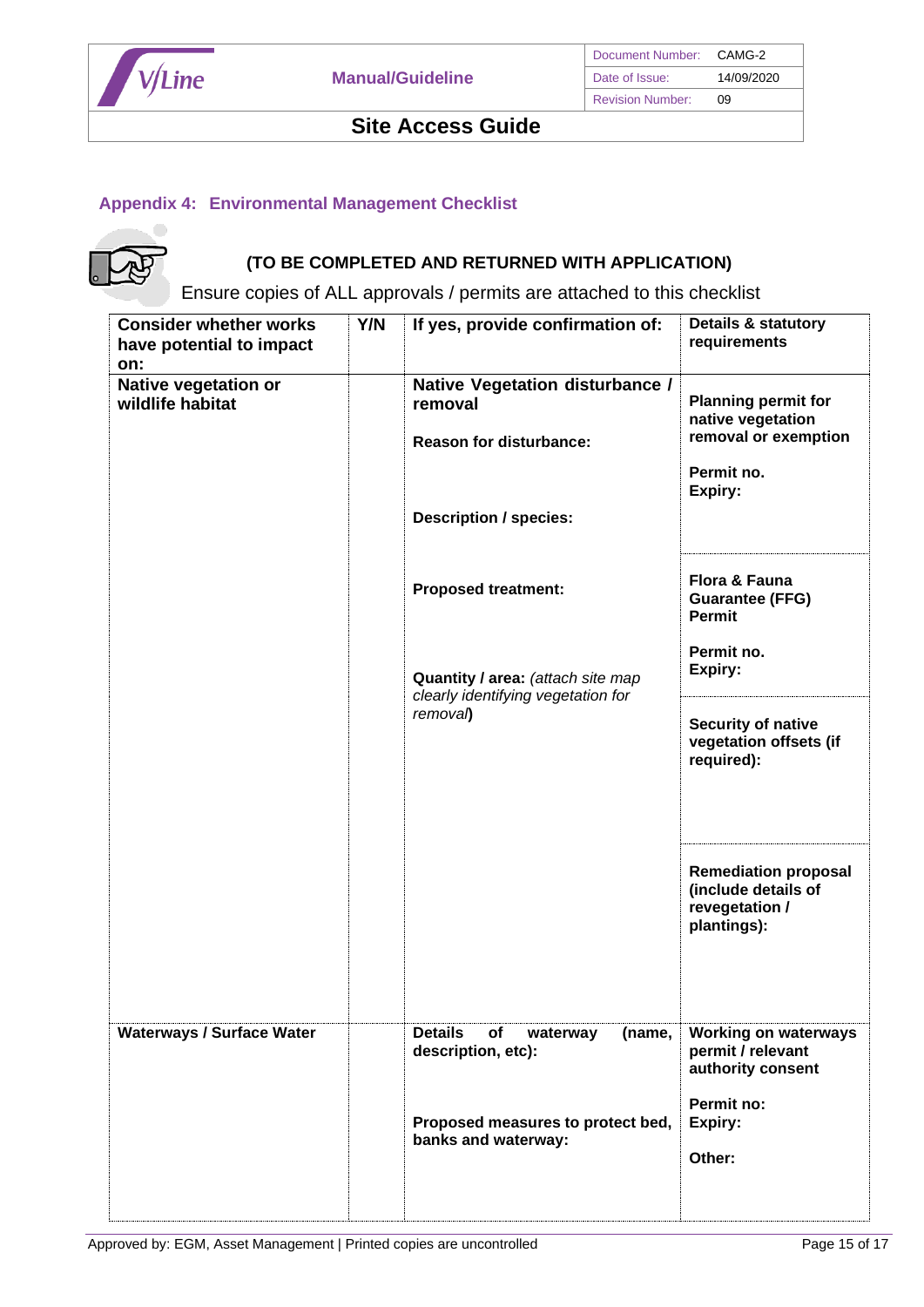

| <b>Cultural Heritage (are works)</b><br>within an area of Cultural<br>Heritage Sensitivity or within<br>200m of a waterway?) | Details of Cultural Heritage Due<br><b>Diligence</b><br>Contingencies in the event that<br>works uncover cultural heritage<br>material:                                                            | <b>CHMP or Permit ref:</b><br>Other:                                                                                                                        |
|------------------------------------------------------------------------------------------------------------------------------|----------------------------------------------------------------------------------------------------------------------------------------------------------------------------------------------------|-------------------------------------------------------------------------------------------------------------------------------------------------------------|
| European Heritage or<br>archaeological significance                                                                          | Details of heritage listing (State /<br>Local)                                                                                                                                                     | <b>Planning Permit /</b><br><b>Exemption</b><br>Permit no:<br>Expiry:<br><b>Consent to disturb:</b><br>Expiry:<br>Other:                                    |
| Noxious weeds & soil borne<br>pathogens                                                                                      | Details of weeds on site.<br>Measures to avoid weed spread &<br>soil borne pathogens:                                                                                                              | <b>Weed Treatments</b><br><b>Product used:</b><br>Rate:<br>Date of application:<br>(attach herbicide<br>record)<br><b>Ensure compliance</b><br>with SAPR-80 |
| <b>Contaminated spoil</b><br>management                                                                                      | Details of spoil generation, quantity<br>and proposed treatment.                                                                                                                                   | <b>Contamination Report:</b><br><b>Approved Spoil Reuse</b><br>Proposal:                                                                                    |
| <b>Waste Management &amp;</b><br>sustainability                                                                              | Describe methods for sustainable<br>management of waste materials:                                                                                                                                 |                                                                                                                                                             |
| Community - noise / vibration<br>/ light / visual amenity/ air<br>quality                                                    | <b>Describe</b><br>which<br>works<br>have<br>potential to create disturbance to<br>community<br>vibration,<br>(noise,<br>smoke, dust)<br>Describe measures to mitigation<br>community disturbance: | <b>Details of stakeholder</b><br>communications:<br><b>EPA approvals:</b><br><b>OHSE management</b>                                                         |
|                                                                                                                              |                                                                                                                                                                                                    | plan:                                                                                                                                                       |